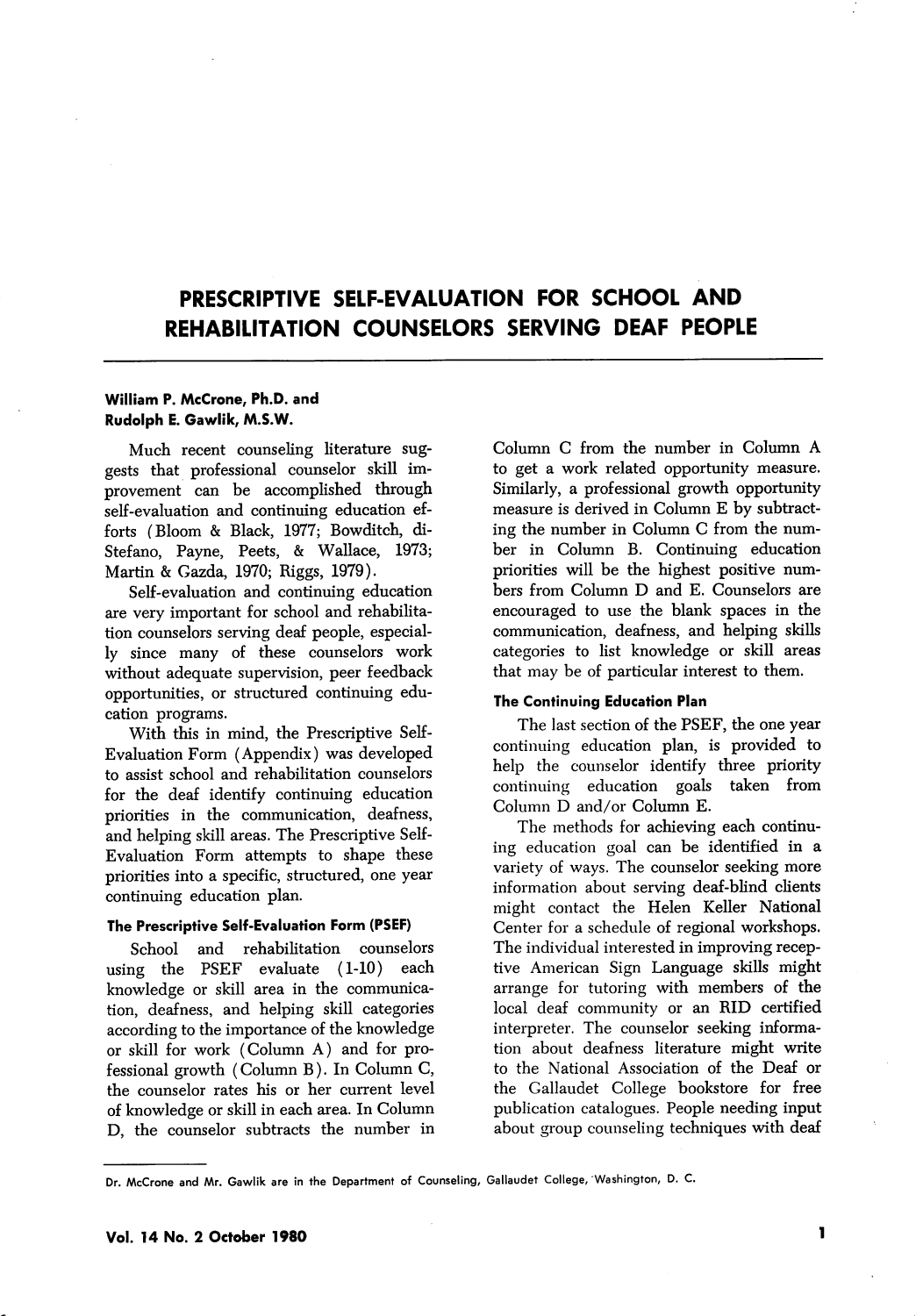clients could request that the American Deafness and Rehabilitation Association (ADARA) arrange a workshop in that area during the next national convention. If sev eral counselors want to do more creative job placement work with deaf vocational re habilitation clients, they might request that training be arranged through the state VR training officer or the nearest Regional Re habilitation Continuing Education Center.

Some continuing education goals, like knowledge about deafness organizations and special programs, can be met by joining the National Association of the Deaf. NAD pub lications are invaluable in these areas.

Clearly, the methods developed for each continuing education goal can be especially creative when the product of group "brainstorming\*'. Individual counselors who are unable to find appropriate resources in meet ing continuing education goals might con

tact the graduate programs in counseling with deaf people. They include Gallaudet College, Northern Illinois University, the University of Arizona, The University of Tennessee, the Oregon College of Education, and New York University. Addresses for these programs and other programs can be found in the annual directory issue of the American Annals of the Deaf.

The continuing education plan provides space for identifying a "motivation partner". This person would give the counselor feed back about his or her continuing education plan and check in periodically with that counselor to monitor progress in achieving the continuing education goals. Motivation partners may wish to evaluate each other to identify and discuss areas of agreement and discrepancy in the skill/knowledge areas.

### REFERENCES

- Bloom, M. & Block, S. R. Evaluating one's own effectiveness and efficiency. Social Work, 1977, 22(2), 130-136.
- Bowditch, A. M., diStefano, C.; Payne, H., Peets, C. & Wallace, B. A self appraisal manual developed for personal or office use and as a possible workshop aid. Professional audit secondary school counselor series. Washingt Counselor Association/Association of College Admissions Counselors, 1973.
- Martin, D. G. & Gazda, G. M., A method of self evaluation for counselor education utilizing the measurement of facilitative conditions. Counselor Education and Supervision, 1970, 9, 87-91.
- Riggs, R. C. Evaluation of counselor effectiveness. Personnel and Guidance Journal, 1979, 57(13),54-59.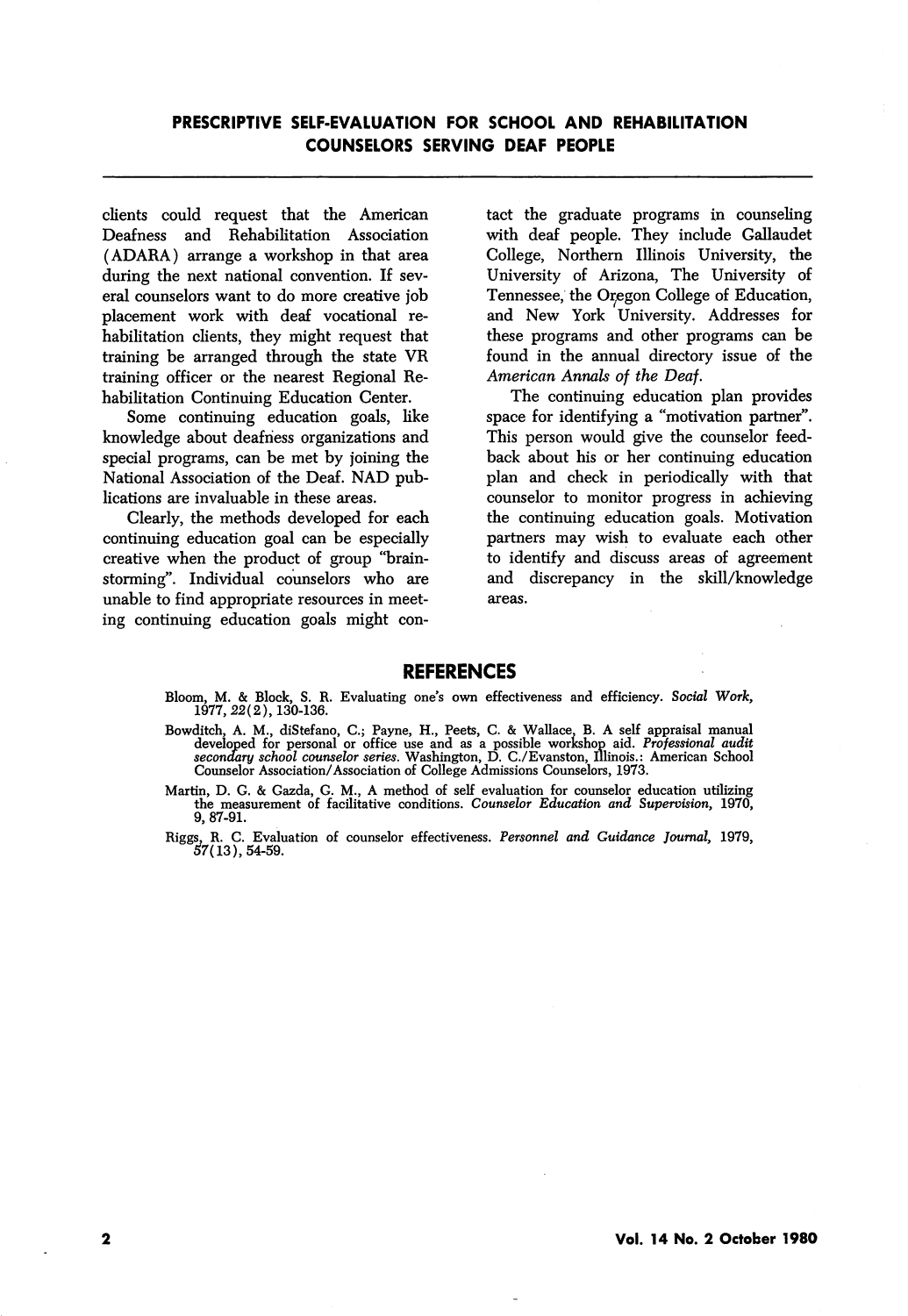#### Appendix

# GALLAUDET COLLEGE

#### Department of Counseling

### William P. McCrone, Ed.D. Rudolph E. Gawlik, M.S.W.

Ē,

## Prescriptive Self-Evaluation Form: School and Rehabilitation Counselors with the Deaf

You are asked to evaluate your knowledge or skill in a variety of competency areas related to counseling deaf people in school and rehabilitation settings. Self-evaluation in school and rehabilitation settings. Self-evaluation in each competency area will be made according to the following knowledge/skill scale:

| -<br>Low |   |   |  |  |   | --<br>nigh |
|----------|---|---|--|--|---|------------|
|          | - | - |  |  | c |            |

Spaces are available in each major competency area (communication, deafness, helping skills) for you to add competencies of particular interest to you that may not be included in the general form.

|                           | <b>COLUMNS</b>                   |                                                     |                                         |                                  |                         |  |  |  |
|---------------------------|----------------------------------|-----------------------------------------------------|-----------------------------------------|----------------------------------|-------------------------|--|--|--|
| Sample:                   | А<br>importance<br>for my<br>iob | в<br>importance<br>for my<br>professional<br>growth | current<br>'knowledge<br>skill<br>level | D<br>work<br>priority<br>measure | professional<br>measure |  |  |  |
| Competency                | $(1-10)$                         | $(1-10)$                                            | $(1-10)$                                | (A-C)                            | $(B-C)$                 |  |  |  |
| Expressive fingerspelling | 10                               | 10                                                  | 2                                       | $+8$                             | $+8$                    |  |  |  |
| Conduct Case Staffing     | 5                                | 2                                                   | 8                                       | -3                               | -6                      |  |  |  |
|                           |                                  |                                                     |                                         |                                  |                         |  |  |  |

Ms. X, a general vocational rehabilitation counselor recently transferred to a hearingimpaired caseload, finds that expressive fingerspelling is very important for her job so she puts a 10 in Column A. Ms. X also feels that expressive fingerspelling is essential for her general professional growth so she puts another 10 in Column B. Because Ms. X has almost no experience working with deaf clients, she must rate her current knowledge/ skill level (Column C) in expressive fingerspelling at 2. By subtracting Column C from Column A and from Column B, Counselor X has identified expressive fingerspelling as a high priority  $(+8)$  for her continuing education plan.

Similarly, Counselor X felt that case staffing skills were of some importance for her job so she placed a 5 in Column A. This skill was of less importance for her professional development so she put the number 2 in Column B. Ms.  $\bar{X}$  felt that her current case staffing skills were very good so she put an 8 in Column C. By subtracting Column C from Column A and from Column B, Ms. X finds negative numbers in Column D and E. Negative numbers in these columns indicate that Counselor X knows more about this skill than she needs for work or professional growth. Competencies showing negative numbers in Columns D and E will not be considered in formulating a continuing educa tion plan.

| Competency Areas                                                                                                                                                                          | А<br>importance<br>for my<br>job<br>(1-10) | в<br>importance<br>for my<br>professional<br>arowth<br>$(1-10)$ | C<br>current<br>knowledge<br>skill<br>level<br>$(1-10)$ | D<br>work<br>priority<br>measure<br>(A.C) | E<br>professional<br>measure<br>(B-C) |
|-------------------------------------------------------------------------------------------------------------------------------------------------------------------------------------------|--------------------------------------------|-----------------------------------------------------------------|---------------------------------------------------------|-------------------------------------------|---------------------------------------|
| Communication<br><b>Expressive fingerspelling</b><br>A.<br>Receptive fingerspelling<br>В.<br><b>Expressive Signed English</b><br>C.<br><b>Expressive ASL</b><br>D.<br>Receptive ASL<br>Е. |                                            |                                                                 |                                                         |                                           |                                       |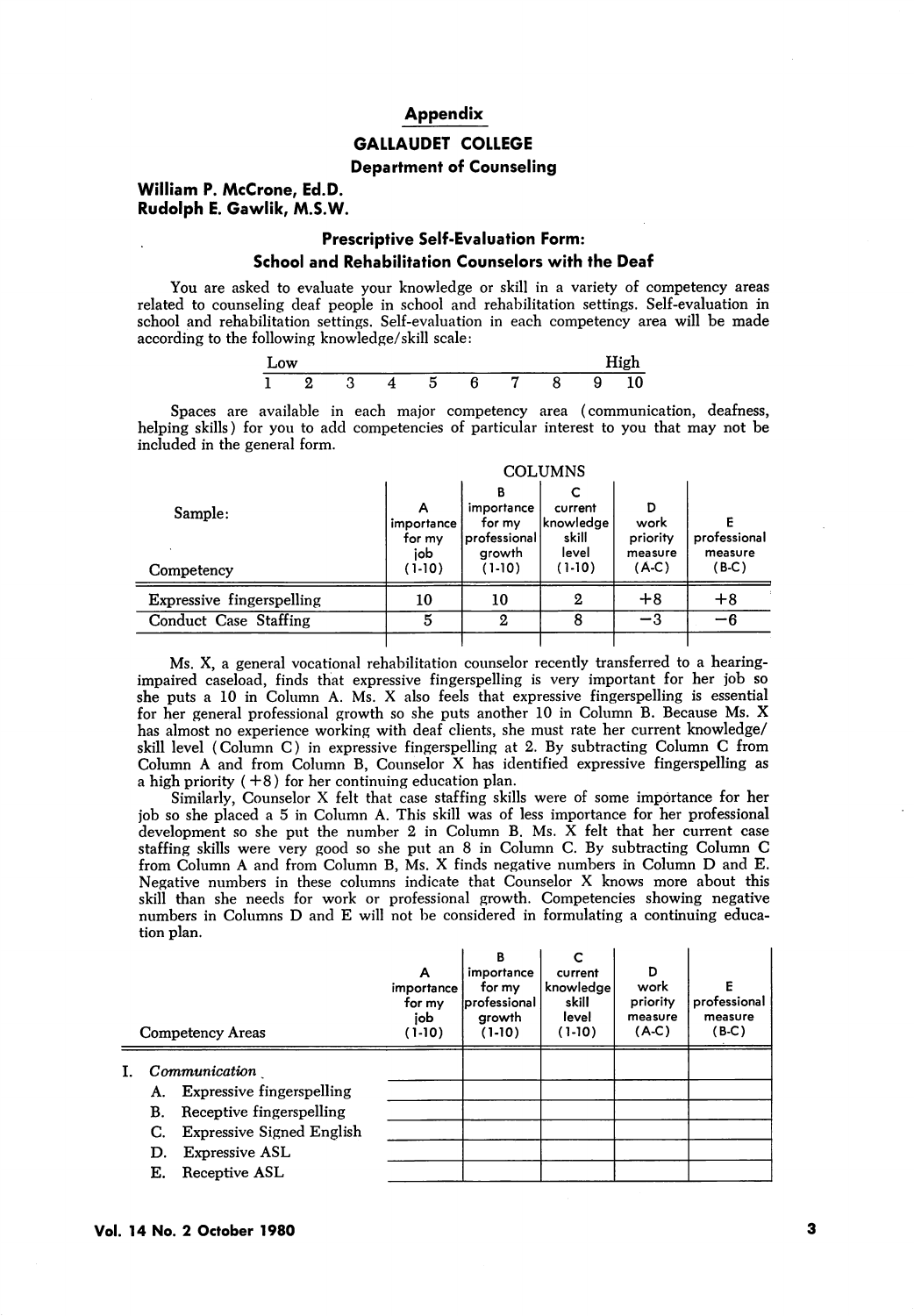|    |    |                                                                 | А<br>importance<br>for my<br>job<br>$(1-10)$ | В<br>importance<br>for my<br>professional<br>growth<br>$(1-10)$ | c<br>current<br>knowledge<br>skill<br>level<br>$(1-10)$ | D<br>work<br>priority<br>measure<br>(A.C) | Ε<br>professional<br>measure<br>$(B-C)$ |
|----|----|-----------------------------------------------------------------|----------------------------------------------|-----------------------------------------------------------------|---------------------------------------------------------|-------------------------------------------|-----------------------------------------|
|    | F. | Tactile Sign with deaf-blind                                    |                                              |                                                                 |                                                         |                                           |                                         |
|    | G. | Professional interpreting                                       |                                              |                                                                 |                                                         |                                           |                                         |
|    | Η. | Using an interpreter                                            |                                              |                                                                 |                                                         |                                           |                                         |
|    | I. | Written word                                                    |                                              |                                                                 |                                                         |                                           |                                         |
|    | J. | Oral interpreting                                               |                                              |                                                                 |                                                         |                                           |                                         |
|    | К. |                                                                 |                                              |                                                                 |                                                         |                                           |                                         |
| П. |    | Deafness                                                        |                                              |                                                                 |                                                         |                                           |                                         |
|    | A. | Development Impact On                                           |                                              |                                                                 |                                                         |                                           |                                         |
|    |    | Personality<br>1.                                               |                                              |                                                                 |                                                         |                                           |                                         |
|    |    | 2.<br>English (reading, speech)                                 |                                              |                                                                 |                                                         |                                           |                                         |
|    | В. | Etiologies/Genetics                                             |                                              |                                                                 |                                                         |                                           |                                         |
|    | C. | Prevalent Additional Handicaps                                  |                                              |                                                                 |                                                         |                                           |                                         |
|    |    | Visual (Usher's)<br>1.                                          |                                              |                                                                 |                                                         |                                           |                                         |
|    |    | <b>Mental Retardation</b><br>2.                                 |                                              |                                                                 |                                                         |                                           |                                         |
|    |    | 3.<br>Cerebral Palsy                                            |                                              |                                                                 |                                                         |                                           |                                         |
|    |    | Orthopedic<br>4.                                                |                                              |                                                                 |                                                         |                                           |                                         |
|    |    | Cardiovascular<br>5.                                            |                                              |                                                                 |                                                         |                                           |                                         |
|    |    | Emotional<br>6.                                                 |                                              |                                                                 |                                                         |                                           |                                         |
|    |    | 7.<br>--------------------------------------                    |                                              |                                                                 |                                                         |                                           |                                         |
|    |    | 8.<br>----------------------------------                        |                                              |                                                                 |                                                         |                                           |                                         |
|    |    | 9.<br>------------------------------------                      |                                              |                                                                 |                                                         |                                           |                                         |
|    | D. | Audiology/Aural Rehab./Audiograms                               |                                              |                                                                 |                                                         |                                           |                                         |
|    | Е. | Deaf Population Characteristics                                 |                                              |                                                                 |                                                         |                                           |                                         |
|    | F. | <b>Family Dynamics</b>                                          |                                              |                                                                 |                                                         |                                           |                                         |
|    | G. | <b>Educational Programs</b>                                     |                                              |                                                                 |                                                         |                                           |                                         |
|    | Н. | Intelligence-Achievement Gap                                    |                                              |                                                                 |                                                         |                                           |                                         |
|    | I. | Minority Group Dynamics                                         |                                              |                                                                 |                                                         |                                           |                                         |
|    | J. | Minority Group Deaf                                             |                                              |                                                                 |                                                         |                                           |                                         |
|    | К. | Oral-TC Controversy                                             |                                              |                                                                 |                                                         |                                           |                                         |
|    | L. | TTY & Telecommunications                                        |                                              |                                                                 |                                                         |                                           |                                         |
|    | M. | Deaf Organizations                                              |                                              |                                                                 |                                                         |                                           |                                         |
|    | N. | Cued Speech                                                     |                                              |                                                                 |                                                         |                                           |                                         |
|    | О. | Deafness Publications                                           |                                              |                                                                 |                                                         |                                           |                                         |
|    | P. | Services to Deaf People                                         |                                              |                                                                 |                                                         |                                           |                                         |
|    |    | Elderly<br>1.                                                   |                                              |                                                                 |                                                         |                                           |                                         |
|    |    | <b>Legal Services</b><br>2.                                     |                                              |                                                                 |                                                         |                                           |                                         |
|    |    | 3.<br>Vocational Rehabilitation                                 |                                              |                                                                 |                                                         |                                           |                                         |
|    |    | <b>Vocational Evaluation</b><br>4.                              |                                              |                                                                 |                                                         |                                           |                                         |
|    |    | Psychological Evaluation<br>5.                                  |                                              |                                                                 |                                                         |                                           |                                         |
|    |    | <b>Vocational Training</b><br>6.                                |                                              |                                                                 |                                                         |                                           |                                         |
|    |    | 7.<br>Post-Secondary Programs<br>Mental Health Facilities<br>8. |                                              |                                                                 |                                                         |                                           |                                         |
|    |    | 9.<br><b>Community Counseling Centers</b>                       |                                              |                                                                 |                                                         |                                           |                                         |
|    |    | Work Adjustment Services<br>10.                                 |                                              |                                                                 |                                                         |                                           |                                         |
|    |    | Independent Living Skill Training<br>11.                        |                                              |                                                                 |                                                         |                                           |                                         |
|    |    | 12.<br>Job Placement                                            |                                              |                                                                 |                                                         |                                           |                                         |
|    |    | <b>Alcoholism Treatment</b><br>13.                              |                                              |                                                                 |                                                         |                                           |                                         |
|    |    | with Deaf People                                                |                                              |                                                                 |                                                         |                                           |                                         |

Taylor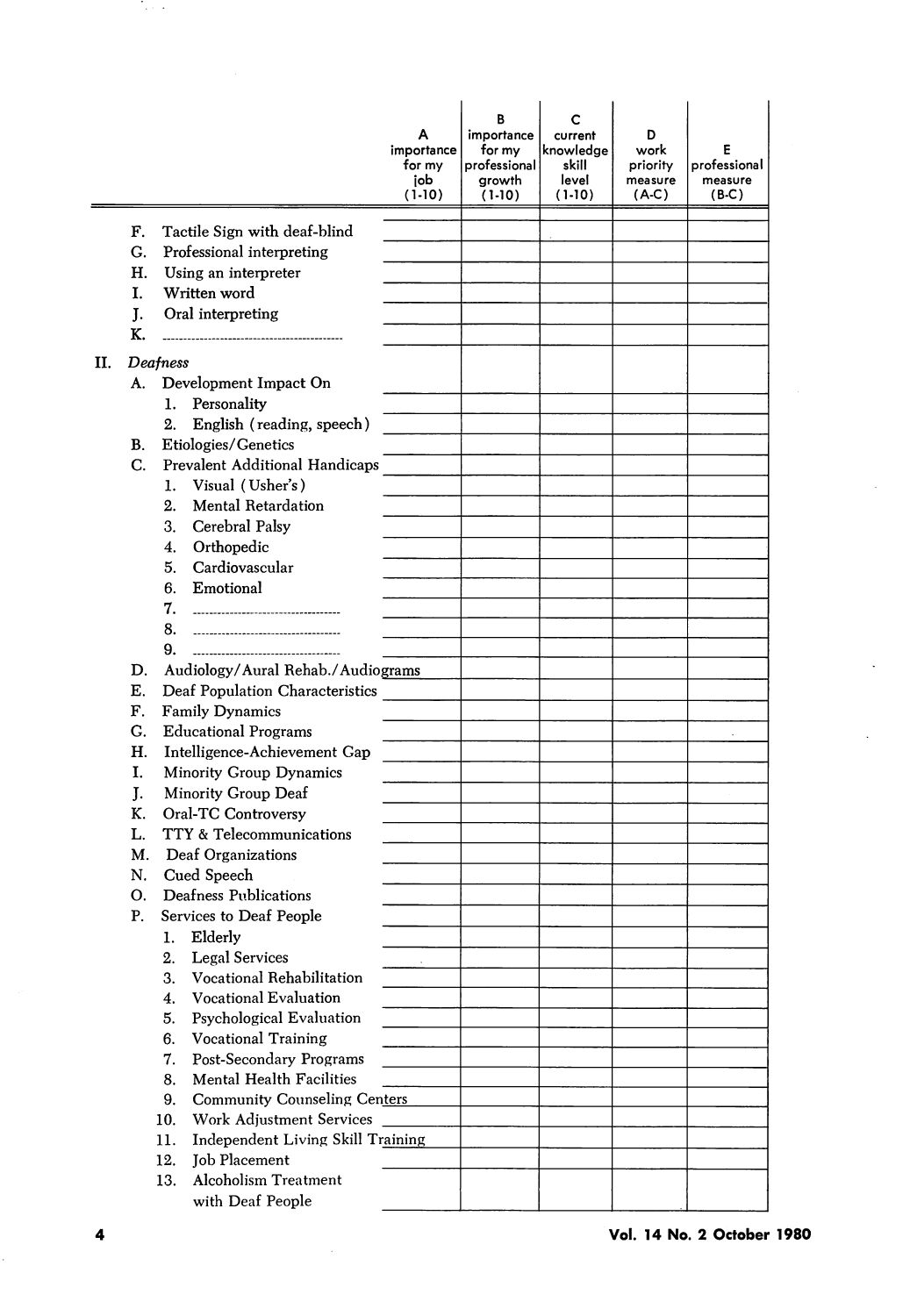|      |    |                                                                | Α<br>importance<br>for my<br>job<br>$(1-10)$ | B<br>importance<br>for my<br>professional<br>growth<br>$(1-10)$ | C<br>current<br>knowledge<br>skill<br>level<br>$(1-10)$ | D<br>work<br>priority &<br>measure<br>$(A-C)$ | Ε<br>professional<br>measure<br>$(B-C)$ |
|------|----|----------------------------------------------------------------|----------------------------------------------|-----------------------------------------------------------------|---------------------------------------------------------|-----------------------------------------------|-----------------------------------------|
|      |    | Drug Abuse Treatment<br>14.<br>with Deaf People                |                                              |                                                                 |                                                         |                                               |                                         |
|      |    | Developmental Disability Programs<br>15.                       |                                              |                                                                 |                                                         |                                               |                                         |
|      |    | 16.<br>Deaf Leadership Training                                |                                              |                                                                 |                                                         |                                               |                                         |
|      |    | 17.<br>Career Development                                      |                                              |                                                                 |                                                         |                                               |                                         |
|      |    | <b>IWRP</b><br>18.                                             |                                              |                                                                 |                                                         |                                               |                                         |
|      |    | Behavioral IEP<br>19.                                          |                                              |                                                                 |                                                         |                                               |                                         |
|      |    | 20.<br>-------------------------------------                   |                                              |                                                                 |                                                         |                                               |                                         |
|      |    | 21.<br>-----------------------------------                     |                                              |                                                                 |                                                         |                                               |                                         |
|      |    | 22.                                                            |                                              |                                                                 |                                                         |                                               |                                         |
|      | Q. | Attitudes Toward Deaf People                                   |                                              |                                                                 |                                                         |                                               |                                         |
|      | R. | Deafness, 504, 1978 Reh. Amendment                             |                                              |                                                                 |                                                         |                                               |                                         |
|      | S. | Popular Deafness Literature                                    |                                              |                                                                 |                                                         |                                               |                                         |
|      | Т. | Deafness and P.L. 94-142                                       |                                              |                                                                 |                                                         |                                               |                                         |
|      | U. | The Hard-of-Hearing Client                                     |                                              |                                                                 |                                                         |                                               |                                         |
|      | V. | The Model State Plan for<br>VR with the Deaf                   |                                              |                                                                 |                                                         |                                               |                                         |
|      | W. | <b>ADARA</b> Membership                                        |                                              |                                                                 |                                                         |                                               |                                         |
|      | Х. |                                                                |                                              |                                                                 |                                                         |                                               |                                         |
|      | Y. |                                                                |                                              |                                                                 |                                                         |                                               |                                         |
|      | Z. | -----------------------------------                            |                                              |                                                                 |                                                         |                                               |                                         |
| III. |    | <b>Helping Skills</b>                                          |                                              |                                                                 |                                                         |                                               |                                         |
|      | А. | Differentiate Between Guidance,                                |                                              |                                                                 |                                                         |                                               |                                         |
|      |    | Counseling and Psychotherapy                                   |                                              |                                                                 |                                                         |                                               |                                         |
|      | Β. | Awareness of Your Motivation                                   |                                              |                                                                 |                                                         |                                               |                                         |
|      |    | for Counselor Work                                             |                                              |                                                                 |                                                         |                                               |                                         |
|      | С. | Ability to Establish                                           |                                              |                                                                 |                                                         |                                               |                                         |
|      |    | Facilitative Relationship<br>with the $Client(s)$              |                                              |                                                                 |                                                         |                                               |                                         |
|      |    | Communicating Empathy                                          |                                              |                                                                 |                                                         |                                               |                                         |
|      |    | Genuiness and Unconditional                                    |                                              |                                                                 |                                                         |                                               |                                         |
|      |    | Postive Regard                                                 |                                              |                                                                 |                                                         |                                               |                                         |
|      | D. | Ability to Conduct a<br>Structured Interview to                |                                              |                                                                 |                                                         |                                               |                                         |
|      |    | Clarify Client Needs                                           |                                              |                                                                 |                                                         |                                               |                                         |
|      | Е. | Ability to Monitor Your                                        |                                              |                                                                 |                                                         |                                               |                                         |
|      |    | <b>Affective Communication</b>                                 |                                              |                                                                 |                                                         |                                               |                                         |
|      | G. | Ability to Relate Counseling<br>Activities to Couseling Theory |                                              |                                                                 |                                                         |                                               |                                         |
|      |    | Reality Therapy<br>1.                                          |                                              |                                                                 |                                                         |                                               |                                         |
|      |    | Client Centered<br>2.                                          |                                              |                                                                 |                                                         |                                               |                                         |
|      |    | <b>Behavior Modification</b><br>3.                             |                                              |                                                                 |                                                         |                                               |                                         |
|      |    | Analytical (Freud)<br>4.                                       |                                              |                                                                 |                                                         |                                               |                                         |
|      |    | 5.<br>Neo-Analytical                                           |                                              |                                                                 |                                                         |                                               |                                         |
|      |    | Gestalt<br>6.                                                  |                                              |                                                                 |                                                         |                                               |                                         |
|      |    | <b>RET</b><br>7.                                               |                                              |                                                                 |                                                         |                                               |                                         |
|      |    | 8.<br>Directive                                                |                                              |                                                                 |                                                         |                                               |                                         |
|      |    | 9.<br><b>Transactional Analysis</b>                            |                                              |                                                                 |                                                         |                                               |                                         |
|      |    | 10.<br>-------------------------------------                   |                                              |                                                                 |                                                         |                                               |                                         |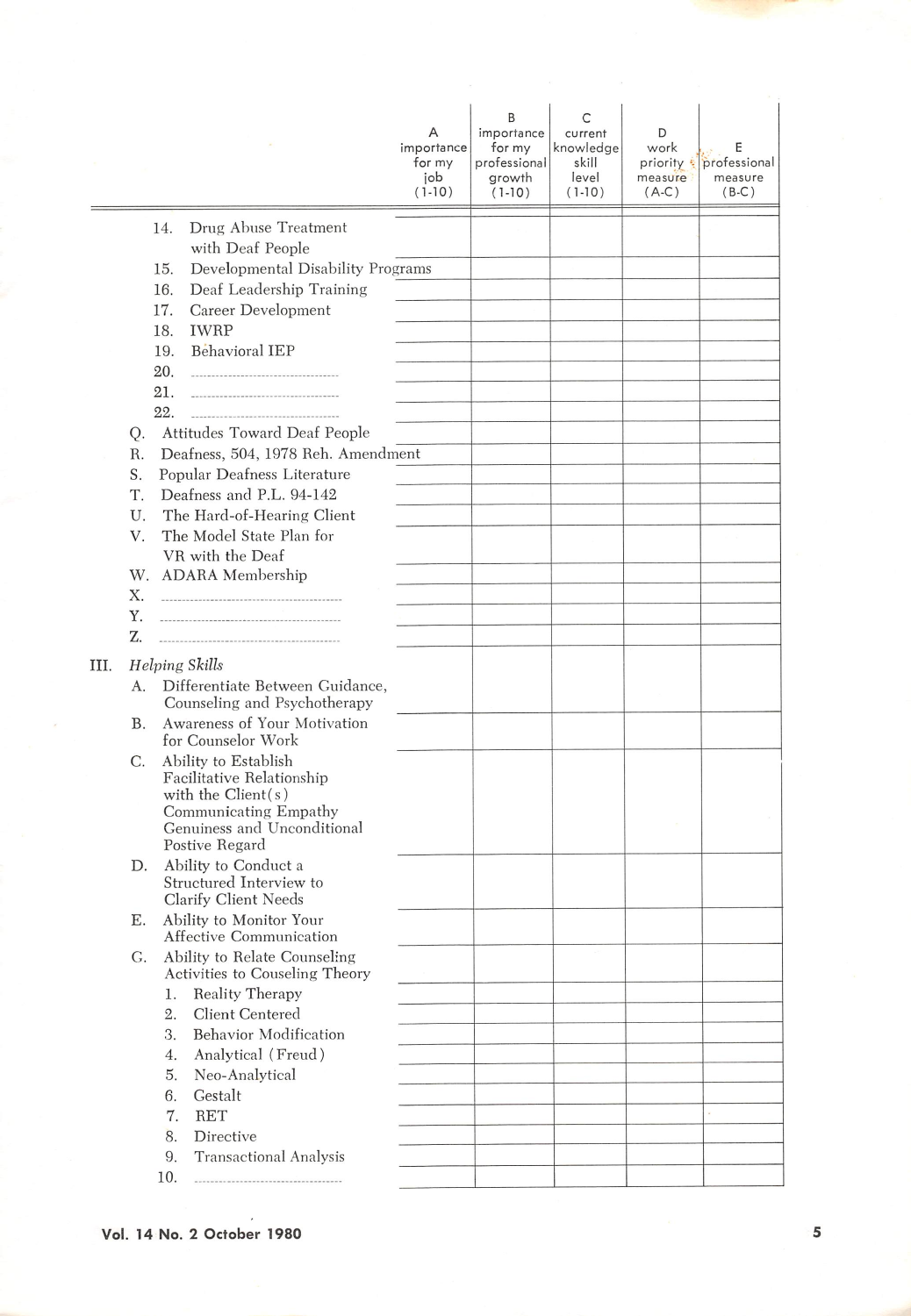|    |                |                                                                                                          | А<br>importance<br>for my<br>iob<br>$(1-10)$ | R<br>importance<br>for my<br>professional<br>growth<br>$(1-10)$ | current<br>knowledae<br>skill<br>level<br>$(1-10)$ | D<br>work<br>priority<br>measure<br>$(A-C)$ | F<br>professional<br>measure<br>$(B-C)$ |
|----|----------------|----------------------------------------------------------------------------------------------------------|----------------------------------------------|-----------------------------------------------------------------|----------------------------------------------------|---------------------------------------------|-----------------------------------------|
| Н. |                | Ability to Benefit from Supervision                                                                      |                                              |                                                                 |                                                    |                                             |                                         |
| L. |                | Ability to Perform School/                                                                               |                                              |                                                                 |                                                    |                                             |                                         |
|    |                | <b>Rehabilitation Counselor Functions</b>                                                                |                                              |                                                                 |                                                    |                                             |                                         |
|    | 1.             | <b>Vocational Guidance</b>                                                                               |                                              |                                                                 |                                                    |                                             |                                         |
|    | 2.             | <b>Personal Counseling</b>                                                                               |                                              |                                                                 |                                                    |                                             |                                         |
|    | 3.             | <b>Teacher Consultation</b>                                                                              |                                              |                                                                 |                                                    |                                             |                                         |
|    | 4.             | <b>Elementary Affective Guidance</b>                                                                     |                                              |                                                                 |                                                    |                                             |                                         |
|    | 5.             | <b>Family Counseling</b>                                                                                 |                                              |                                                                 |                                                    |                                             |                                         |
|    | 6.             | Community Organization                                                                                   |                                              |                                                                 |                                                    |                                             |                                         |
|    | 7.             | Sexual Adjustment Counseling                                                                             |                                              |                                                                 |                                                    |                                             |                                         |
|    | 8.             | <b>Conduct Case Staffing</b>                                                                             |                                              |                                                                 |                                                    |                                             |                                         |
|    | 9.             | Group Counseling                                                                                         |                                              |                                                                 |                                                    |                                             |                                         |
|    | 10.            | Drug/Alcohol Abuse Counseling                                                                            |                                              |                                                                 |                                                    |                                             |                                         |
|    | 11.            | Work Adjustment Counseling                                                                               |                                              |                                                                 |                                                    |                                             |                                         |
|    | 12.            | Advocacy                                                                                                 |                                              | $\tilde{\phantom{a}}$                                           |                                                    |                                             |                                         |
|    | 13.            | <b>Career Education</b>                                                                                  |                                              |                                                                 |                                                    |                                             |                                         |
|    | 14.            | -----------------------------------                                                                      |                                              |                                                                 |                                                    |                                             |                                         |
|    | 15.            | --------------------------------------                                                                   |                                              |                                                                 |                                                    |                                             |                                         |
|    | 16.            |                                                                                                          |                                              |                                                                 |                                                    |                                             |                                         |
| T. |                | Ability to Investigate<br>the Applications of<br>Counseling Innovations in<br>Your Work with Deaf People |                                              |                                                                 |                                                    |                                             |                                         |
|    | $\mathbf{1}$ . | Biofeedback                                                                                              |                                              |                                                                 |                                                    |                                             |                                         |
|    | 2.             | <b>Learned Helplessness</b>                                                                              |                                              |                                                                 |                                                    |                                             |                                         |
|    | 3.             | Halstead-Reitan Screening<br>for Cognitive Skills                                                        |                                              |                                                                 |                                                    |                                             |                                         |
|    | 4.             | Rehab. Engineering and Multiply<br><b>Handicapped Clients</b>                                            |                                              |                                                                 |                                                    |                                             |                                         |
|    | 5.             | -----------------------------                                                                            |                                              |                                                                 |                                                    |                                             |                                         |
|    | 6.             |                                                                                                          |                                              |                                                                 |                                                    |                                             |                                         |
|    | 7.             | ----------------------------                                                                             |                                              |                                                                 |                                                    |                                             |                                         |
|    | 8.             |                                                                                                          |                                              |                                                                 |                                                    |                                             |                                         |
|    | 9.             | ------------------------------                                                                           |                                              |                                                                 |                                                    |                                             |                                         |
|    | 10.            |                                                                                                          |                                              |                                                                 |                                                    |                                             |                                         |

 $\overline{\phantom{a}}$ 

 $\sim 10^{-11}$ 

 $\mathcal{L}^{\text{max}}_{\text{max}}$ 

 $\sim$ 

 $\hat{\mathcal{A}}$ 

 $\overline{\phantom{a}}$